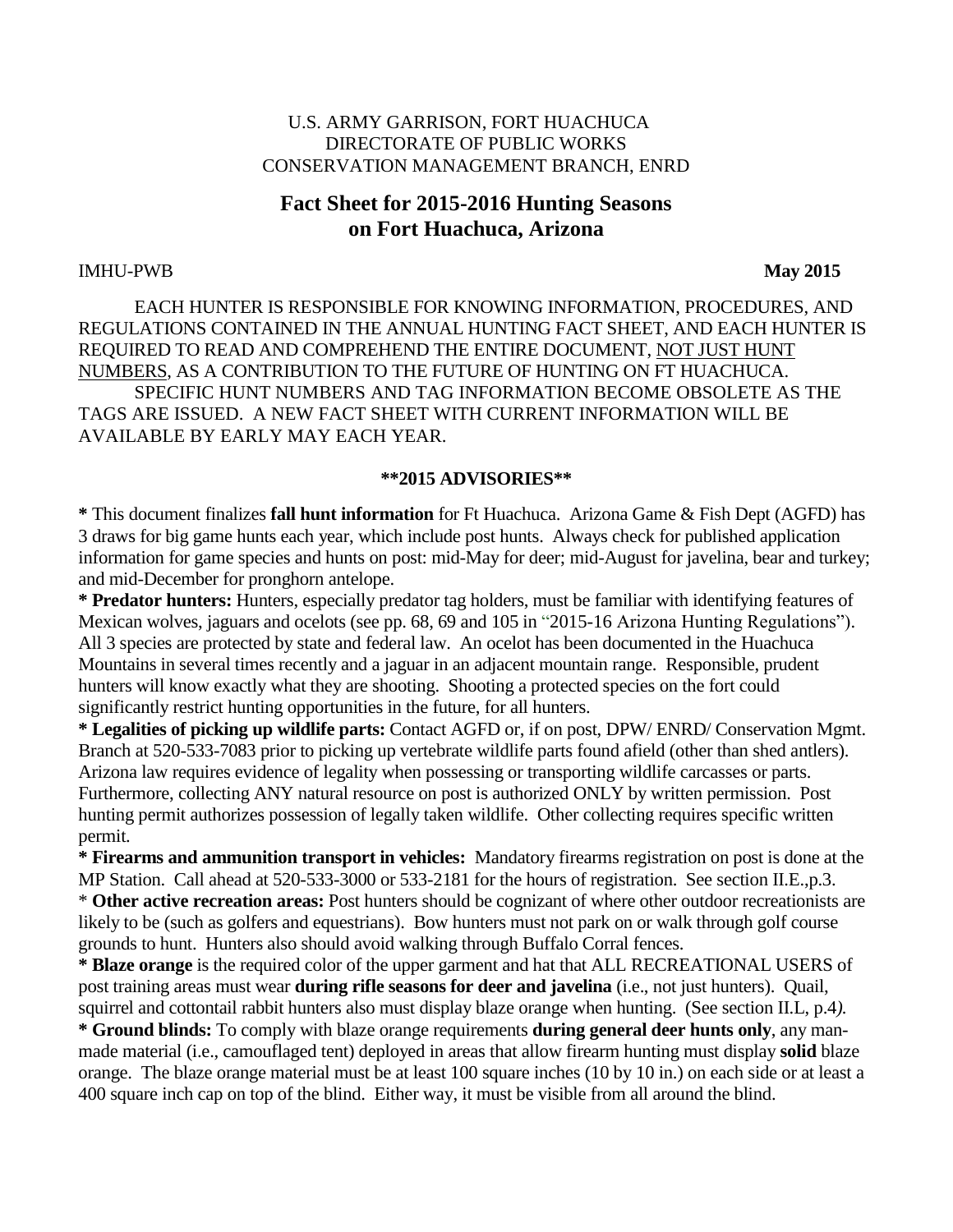For statewide changes, see the AGFD "2015-16 Arizona Hunting Regulations" (online at [www.azgfd.com](http://www.azgfd.com/) or [http://www.azgfd.gov/eservices/draw.shtml\)](http://www.azgfd.gov/eservices/draw.shtml) and for other information for spring turkey, javelina, bear and pronghorn hunt draw information as approved by the AGF Commission.

#### \*\*\*\*\*\*\*\*\*\*\*\*\*\*\*\*\*\*\*\*\*\*\*\*\*\*\*\*\*\*\*\*\*\*\*\*\*\*

F. Open hunting dates and hunt numbers for those hunts on Post requiring an AGFD Hunt Permit-tag are:

## **DEER**

| <b>Hunting Dates</b>                       | Hunt No. | Comments (open area, legal weapons, legal game,<br>$\#$ of Permit-tags) & Requirements $*$                                                                                     |
|--------------------------------------------|----------|--------------------------------------------------------------------------------------------------------------------------------------------------------------------------------|
| <b>Youth-Only Deer:</b><br>Nov 13-29, 2015 | 1901     | Ft Huachuca in Unit 35A. 15 Antlered deer Hunt Permit-tags.<br>Post permit required. (See 2015-16 AZ Hunting Regulations for<br>definition of Youth.                           |
| <b>General Deer:</b>                       |          |                                                                                                                                                                                |
| Nov 20-29, 2015                            | 1903     | Ft Huachuca in Unit 35A. 12 Hunt Permit-tags for<br>Antlered mule deer. Post permit required.                                                                                  |
| Nov 20-29, 2015                            | 1904     | Ft Huachuca in Unit 35A. 70 Hunt Permit-tags for<br>Antlered white-tailed deer. Post permit required.                                                                          |
| Dec 11-31, 2015                            | 1905     | Ft Huachuca in Unit 35A. 130 Hunt Permit-tags for<br>Antlered white-tailed deer. Post permit required.                                                                         |
| <b>Muzzleloader:</b>                       |          |                                                                                                                                                                                |
| Nov 20-29, 2015                            | 1906     | Ft Huachuca in Unit 35A, 15 Antlered deer Hunt Permit-tags.<br>Post permit required.                                                                                           |
| Dec 11-31, 2015                            | 1902     | Ft Huachuca in Unit 35A, 8 Antlered deer Hunt Permit-tags.<br>Post permit required.                                                                                            |
| <b>Archery-Only:</b>                       |          | Mandatory harvest reporting to AGFD (and on Post)                                                                                                                              |
| Aug 21 - Sep 10,<br>2015                   | none     | Non-permit-tag required. Any antlered deer.                                                                                                                                    |
| Aug 21, 2015-<br>Jan 31, 2016              | none     | Non-permit-tag required. Any deer within Libby Army Air Field<br>perimeter fence; open ONLY if deer control is needed and<br>announced sometime within these authorized dates. |
| Jan 1-31, 2016                             | none     | Non-permit tag required. Any antlered deer.                                                                                                                                    |
|                                            |          |                                                                                                                                                                                |

**There is no December Archery-Only hunting open on Ft Huachuca.** To hunt deer on the fort in December, you **must** possess a Permit-tag for General Deer Hunts No. 1902 or 1906.

\* NOTE: If you receive ANY ARIZONA DEER HUNT PERMIT-TAG in the Drawing, you MAY NOT APPLY for a deer Hunt Permit-tag during the 1st-Come, 1st-Serve application period. If you were an unsuccessful applicant, or missed the Draw for deer hunts, you may apply for remaining deer permits during the 1st-Come, 1st-Serve period BEGINNING early August (See section V. C.).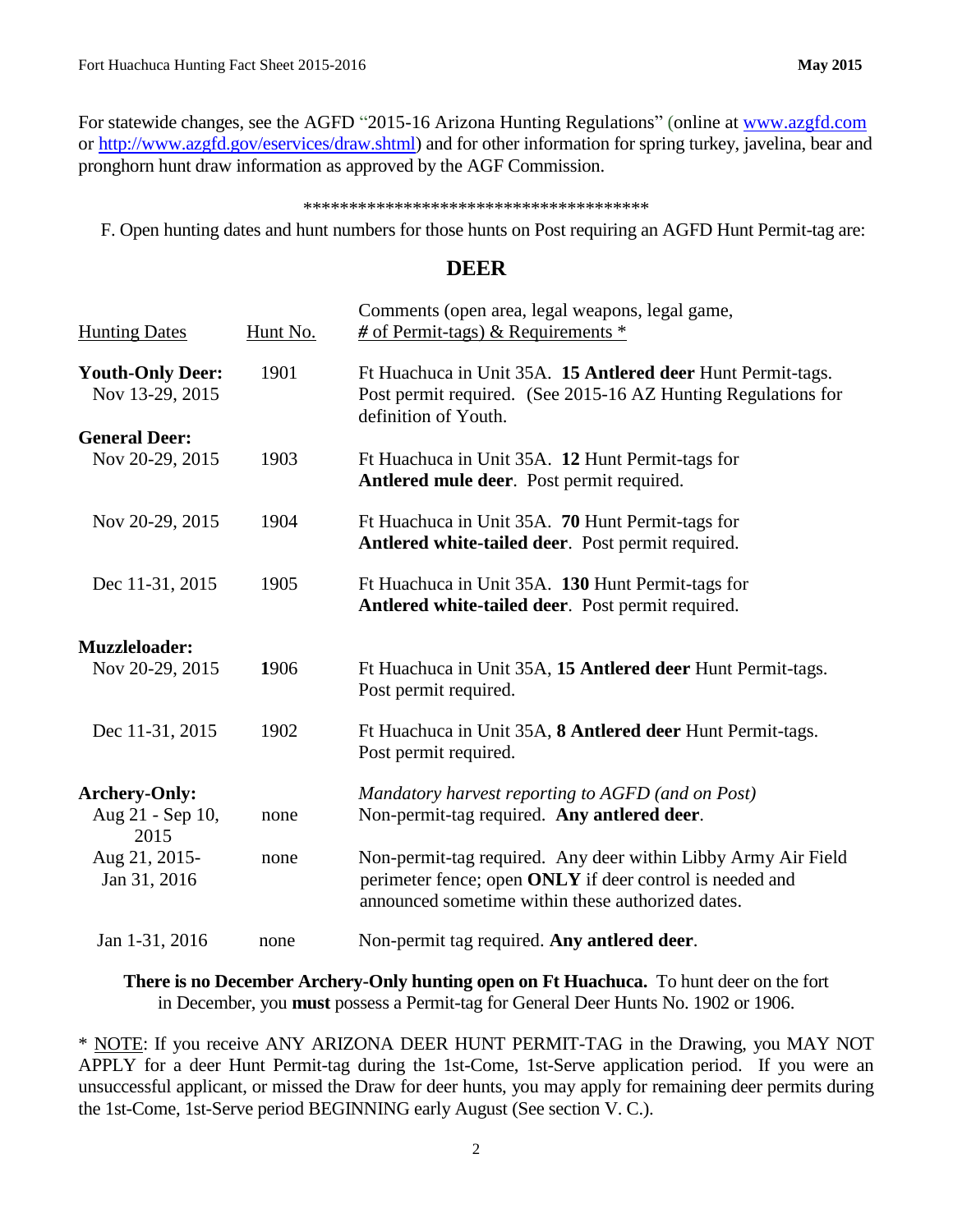| <b>Hunting Dates</b><br>Hunt No.                                                                       |      | Comments (open area, legal weapons, legal game,<br># of Permit-tags) $\&$ Requirements                                                                                                                            |  |  |  |  |  |  |  |
|--------------------------------------------------------------------------------------------------------|------|-------------------------------------------------------------------------------------------------------------------------------------------------------------------------------------------------------------------|--|--|--|--|--|--|--|
|                                                                                                        |      | <b>BLACK BEAR</b><br>Mandatory physical check-in with AGFD (and on post)                                                                                                                                          |  |  |  |  |  |  |  |
| <b>Fall Archery-Only Bear:</b><br>Aug 21 - Oct 1,<br>2015                                              | none | Hunt will not open unless a population management (bear<br>control) need exists and may not be open during deer hunts.<br>Any bear except sows with cubs. Female harvest objective is 1.<br>Post permit required. |  |  |  |  |  |  |  |
| <b>General Spring Bear:</b><br>$-Mar 18 - Apr 28$ ,<br>2016                                            | 8901 | Proposed but NOT finalized by AZGF Comm; see late Aug revision<br>Ft Huachuca in unit 35A. _ Hunt Permit-tags for any bear except<br>sow with cubs. Female Harvest Limit is 1. Post permit required.              |  |  |  |  |  |  |  |
| <b>Archery-Only Bear:</b><br>$~\sim$ Apr 29 - July 29,<br>2016                                         | 8902 | Proposed but NOT finalized by AZGF Comm; see late Aug revision<br>Ft Huachuca in unit 35A. _ Hunt Permit-tags for any bear except<br>a sow with cubs. Female Harvest Limit is 1. Post permit required.            |  |  |  |  |  |  |  |
| <b>Archery-Only Javelina:</b><br>Jan 1-31,<br>2016                                                     | 5901 | <b>JAVELINA</b><br>Proposed but NOT finalized by AZGF Comm; see late Aug revision<br>Ft Huachuca in unit 35A. _ Hunt Permit-tags for Any Javelina.<br>Any Javelina. Post permit required.                         |  |  |  |  |  |  |  |
| <b>General weapons Javelina:</b><br>Feb 12-18,<br>2016                                                 | 5902 | Proposed but NOT finalized by AZGF Comm; see late Aug revision<br>Ft Huachuca in unit 35A. _ Hunt Permit-tags for Any Javelina.<br>Post permit required.                                                          |  |  |  |  |  |  |  |
|                                                                                                        |      | <b>TURKEY</b>                                                                                                                                                                                                     |  |  |  |  |  |  |  |
| <b>Limited Weapon-Shotgun</b><br><b>Shooting Shot Spring Turkey:</b><br>Apr 23-May 20,<br>4901<br>2016 |      | Proposed but NOT finalized by AZGF Comm; see late Aug revision<br>Ft Huachuca in unit 35A. Limited Weapon-Shotgun Shooting Shot.<br>Hunt Permit-tags for bearded turkey. Post permit required.                    |  |  |  |  |  |  |  |

## **PRONGHORN ANTELOPE**

There are no Pronghorn Antelope hunts on post during 2015.

The Arizona Game & Fish Commission did not approve a pronghorn antelope hunt on the fort because of low reproduction of fawns. From 2013 and 2014 surveys, volunteer surveyors found only 1 and 0 fawns that were recruited into the population.

G. OTHER POST HUNTS: All other hunting seasons held on Ft Huachuca will run concurrently with hunting seasons open in AGFD Game Management Unit 35A. These hunting seasons are as listed in the "2015-2016 Arizona Hunting Regulations" or supplemental pamphlets for migratory bird hunting. If Youth-Only Waterfowl hunting is open in AGFD Game Management Unit 35A, it also will be open on the fort to eligible hunters.